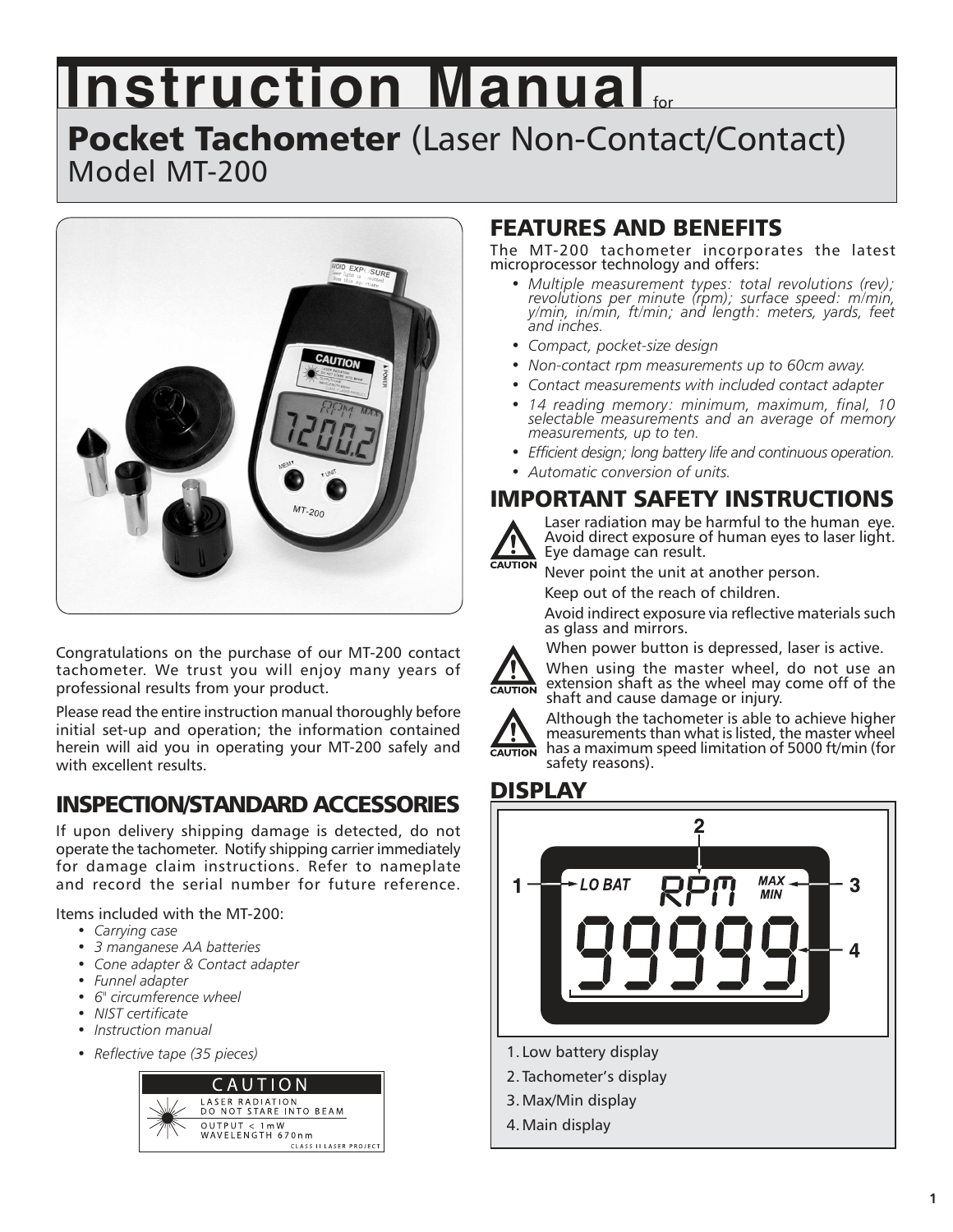## **OPERATION**

#### Non-Contact Measurements

Measuring revolutions per minute or total revolutions.

1. Attach a piece of reflective tape on the object to be measured.

*NOTE: Accurate measurement may not be acheived if the rotating object to be measured is shiny. Cover with black tape or paint then attach the reflective tape.*

- 2. Press the POWER button to turn the tachometer on.
- 3. Select RPM (revolutions per minute) or REV (total number of revolutions) by pressing the UNIT button.
- 4. Aim the laser beam at the reflective tape.
- 5. Press and hold down the POWER button to start measuring.
- 6. Press and hold the POWER button to take another measurement.



Laser - Do not look into the beam. Use protective eyeglasses that are rated for 670usec for adequate eye protection.

#### Contact Measurements

Measuring rotation speed using the cone or funnel-shaped contact probe.

- 1. Attach the contact adapter to the tachometer. Do not over tighten.
- 2. Attach the cone or funnel adapter to the tachometer by placing on the adapter shaft. Align the shaft pin with the notch of the adapter stem.
- 3. Press the POWER button to turn the tachometer on.
- 4. Select RPM (revolutions per minute) or REV (total number of revolutions) by pressing the UNIT button.
- 5. Press and hold the POWER button to start measuring.
- 6. Bring the contact probe into contact with the object to be measured by touching the contact probe slowly to the center of the rotating object. If the measuring range of the tachometer is exceeded, "OVR" will appear on the tachometer's display.
- 7. Press and hold the POWER button to take another measurement.
- 8. Press the UNIT button to convert between ranges.



When a high-speed rotating object is measured for hours using a cone or funnel adapter the surface of the adapter may become very hot.

Measuring surface speed and distance using the 6" circumference wheel.

- 1. Attach the contact adapter to the tachometer. Do not over tighten.
- 2. Attach the 6" circumference wheel to the tachometer by placing the wheel on the adapter shaft. Align the shaft pin with the notch of the wheel stem.
- 3. Press the POWER button to turn the tachometer on.
- 4. Select meters/minute (m/M), yards/minute (Y/M), inches/minute (I/M), feet/minute (F/M), meters (m), yards (YRd), feet (FT), or inch (IN) depending on which units you wish to measure.
- 5. Bring the 6" circumference wheel into contact with the object to be measured by slowly touching the wheel to the moving object.
- 6. Press and hold the POWER button to start measuring.
- 7. Press the UNIT button to convert between ranges.



When making surface speed or distance measurements, ensure that the 6" circumference wheel's perimeter is parallel to the object to be measured.

**Note:** When using the master wheel, accuracy can be affected as much as 0.3% of reading.

#### Memory Function

The tachometer's memory capabilities are as follows:

- 1. Minimum, maximum and last measurements are recorded automatically by the tachometer.
- 2. Ten selectable measurements can be programmed into memory by pressing the MEM button while the POWER button is fully depressed (M1, M2, M3, … M10).
- 3. The average value of sequentially stored memory, up to ten, can be viewed by pressing the MEM button.

*Note: if the memory button (MEM) is not selected while the POWER button is pressed the measurement will not be recorded into its memory location, The memory will be recorded automatically into memory if the measurement made is the maximum, minimum or last measurement.*

To delete stored memories do one of the following:

- 1. Press the MEM button for five seconds or more. All memory will be erased after [CCCCC] is displayed.
- 2. Changing the units of measurements and then making additional measurements.
- 3. Memory will be automatically erased if the tachometer turns off automatically after five minutes.

#### Battery Replacement

When "LO BAT" flashes on the display, install new batteries.

To replace the batteries:

- 1. Slide open the battery cover (located on the rear of the tachometer).
- 2. Remove old batteries and insert three fresh AA size batteries, observing proper polarity. Do not mix old and new batteries.
- 3. Slide the battery cover back into place.

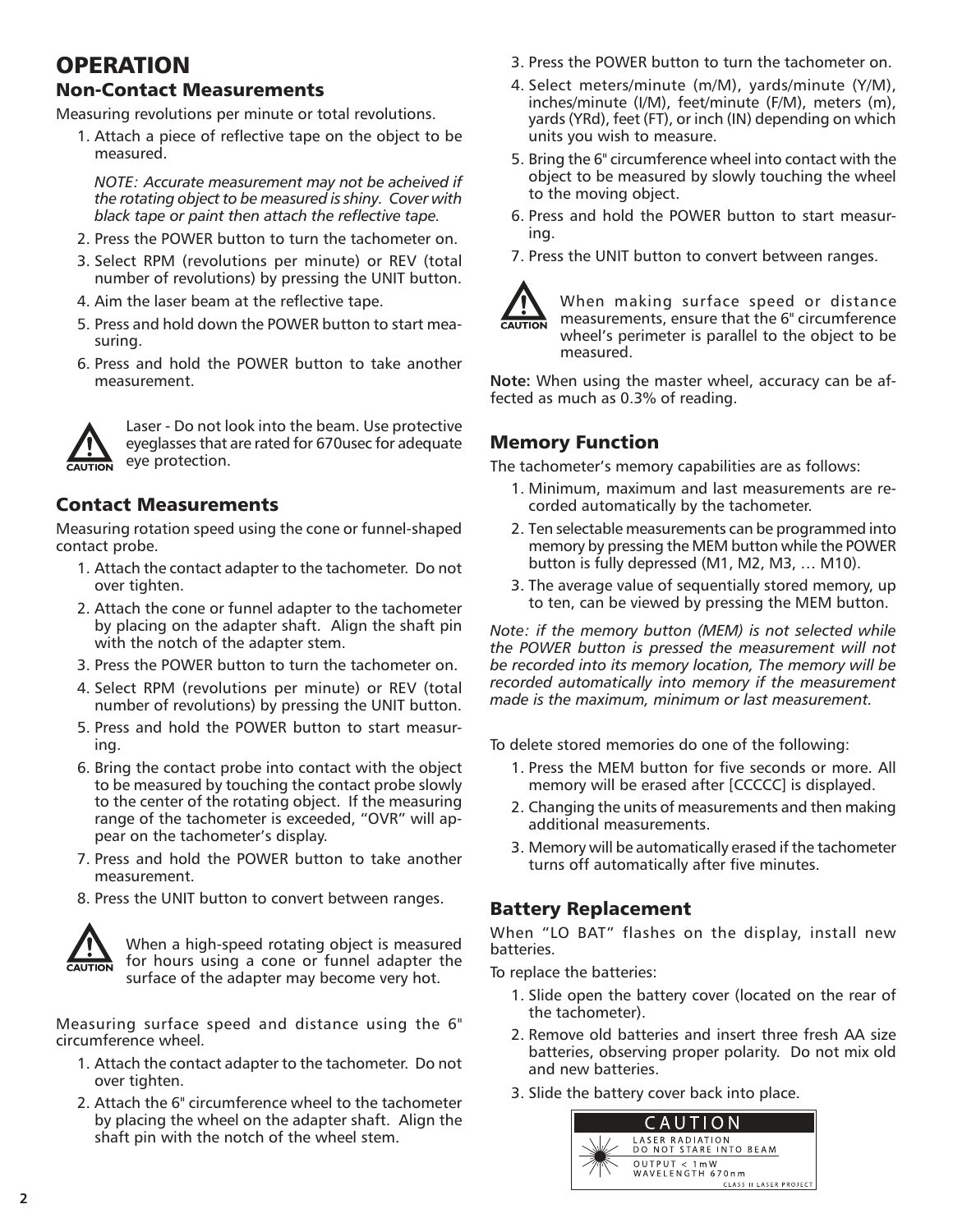## TROUBLESHOOTING

No laser beam is evident:

- *Confirm that the POWER button is operating properly.*
- *Confirm that the batteries are functioning properly and that they are inserted into the tachometer with correct polarity.*

Inaccurate measurement results:

- *If the surface being measured is highly reflective, it may need to be painted darker to ensure that the tachometer can distinguish between the reflective tape and the background.*
- *The laser beam may not be hitting the reflective tape, or the taped area may be too small.*
- *Measuring distance may be to short. The minimum distance for non-contact measurements is 12.7cm*

## DIMENSIONS AND SPECIFICATIONS



|                                     | 5 F E U I F I U A I I U N 5                                                                                             |
|-------------------------------------|-------------------------------------------------------------------------------------------------------------------------|
| <b>MODEL</b>                        | <b>MT-200</b>                                                                                                           |
| <b>Display</b>                      | 5 digit 0.47"(12 mm) height LCD                                                                                         |
| <b>Revolutions per Minute (RPM)</b> | Non-Contact: 6.0 - 99.999 Contact: 6.0 - 25,000                                                                         |
| Surface Speed (Using 6"Wheel)       | m/min: $0.1 - 3,809.8$ yards/min: $1.0 - 4,166.4$ inch/min: $36 - 99,999$<br>feet/min: $3.0 - 12,499$                   |
| Length (Using 6" Wheel)             | <b>yards:</b> 0.2 - 99,999 feet: 0.5 - 99,999<br>$m: 0.2 - 99,999$                                                      |
| Total number of revolutions (rev)   | $1 - 99,999$                                                                                                            |
| <b>Measuring Accuracy</b>           | <b>Revolution:</b> 6.0 - 599.9 rpm: $\pm$ 1 rpm, 600 - 99,999 rpm: $\pm$ 0.006% and $\pm$ 0.5 digit                     |
|                                     | <b>Surface Speed, Length:</b> $0.4\%$ and $\pm 1$ digit                                                                 |
| <b>Memory function</b>              | 14 readings are stored in memory and retained for 5 minutes (Last, Max., Min., Average, and 10 selectable measurements) |
| <b>Update Time</b>                  | 1 second                                                                                                                |
| <b>Detection</b>                    | Laser diode                                                                                                             |
| <b>Auto POWER Off function</b>      | 5 minutes                                                                                                               |
| <b>Batteries Included</b>           | 3 AA 1.5V                                                                                                               |
| <b>Low Battery Indicator</b>        | Flashing "LO BAT" display                                                                                               |
| <b>Over Range Indicator</b>         | Flashing "OVR" display                                                                                                  |
| <b>Operating Temperature</b>        | 32-113°F (0 - 45°C)                                                                                                     |
| <b>Construction</b>                 | ABS resin                                                                                                               |
| <b>Outside dimensions</b>           | 4.55"L x 2.52"W x 1.24"H (115.5 mm x 64 mm x 31.5 mm) (main unit)                                                       |
|                                     | Overall length (When a correct adapter is installed): 149mm                                                             |
| Weight                              | Main unit: 0.35-lb (160 g)(including batteries)<br>Contact adapter: 0.11lb (50 g)                                       |
| <b>Accessories</b>                  | Carrying case, cone adapter, funnel adapter, master wheel (6" cir.), contact adapter, 35 reflective tabs,               |
|                                     | NIST certificate, operation instructions                                                                                |